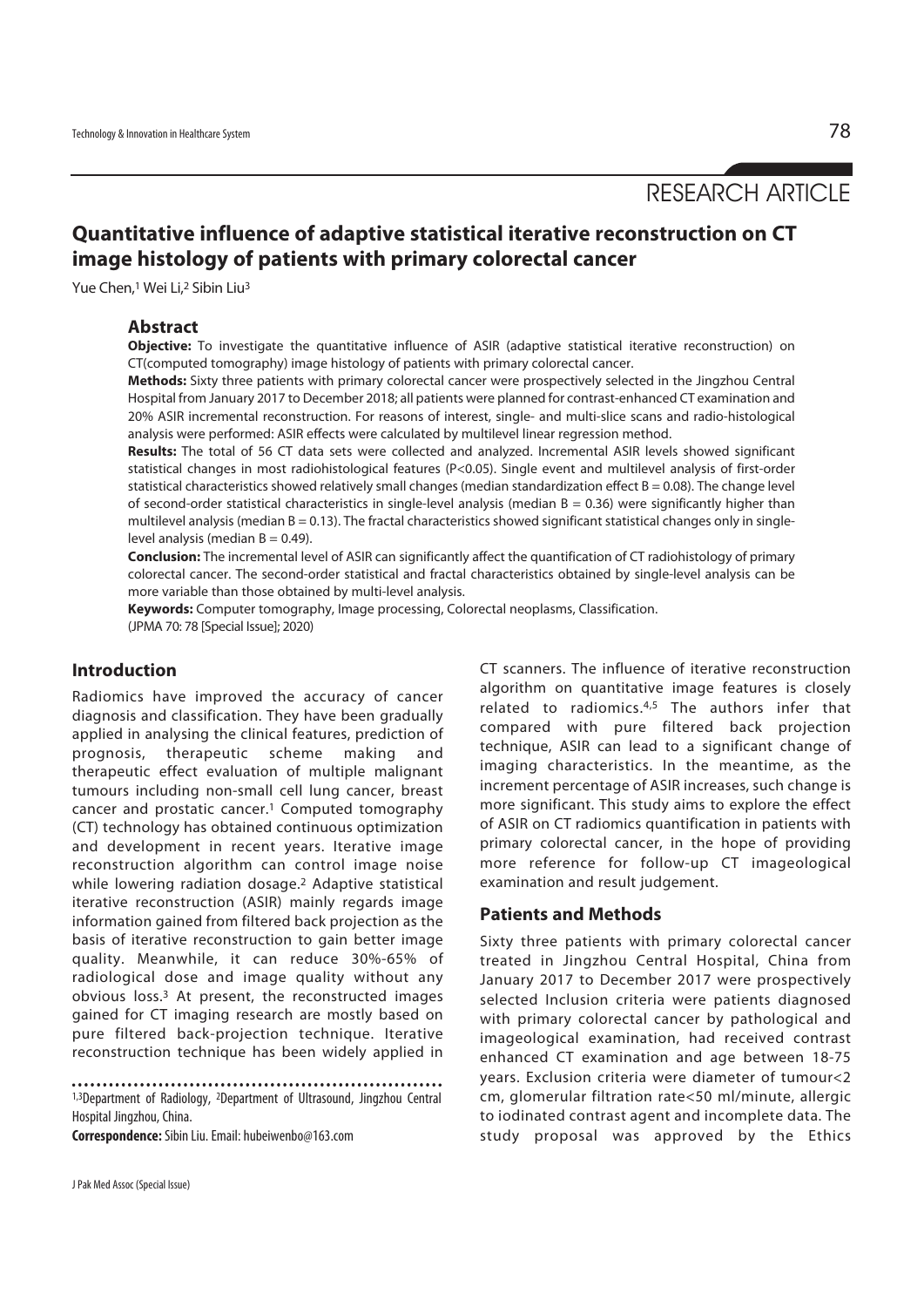Committee of the hospital, and both patients and their family members signed the informed consent form.

Through contrast-enhanced CT examination and 20% ASIR incremental reconstruction, the tumour area of interest were selected to complete single-layer and multilayer scan, and the multilevel linear regression method was used to calculate ASIR effect.

The CT image acquisition and reconstruction was acquired by Philips Brilliance 64 CT scanner produced by Philips. Dynamic contrast enhanced scanning was performed. The specific parameters used were as follows: 100 kV; 75 mAs; Z axis coverage 4 cm; scanning field of view 50 cm; matrix 512×512 mm; reconstruction thickness 5 mm; acquisition points of time 35; intravenous administration of 20 mg scopolamine; injection of 50 ml ioversol 320 as the contrast agent at the speed of 5 ml/s, and injection of 50ml normal saline at the same speed; average CTDIVol (138.14±15.74)mGy, and average DLP (552.78±62.13)mGy. When ASIR percentage is 0%, 20%, 40%, 60%, 80% and 100% respectively, reconstruction dynamics of the scanner is acquired, and the independent dataset is established respectively.

Image analysis was completed by two intermediate or above radiologists who reached a consensus. The enhancement peak of the tumour was scanned by CT to maximize tutor/noise ratio. When ASIR=0%, ROI area was drawn around the tumour. 2 datasets formed for each patient:1 axial image corresponding to the maximum tumour area; 5 continuous axial images including tumour tissue. When ASIR=20%-100%, ROI which is same with that when ASIR=0% was chosen to complete reconstruction. Matlab software was used to analyze characteristic data of radiomics. Medium smoothing filtering and 32 bin wide filtering were applied to analyze original DICOM images. First-order: histogram; second-order: GLCM (gray level cooccurrence matrix), GLDM (gray level deviation matrix); classification: NGTDM (neighbourhood gray tone difference matrix), GLRL (gray level run length) and GLSZM (gray level size zone matrix) data were obtained.

Statistical analysis was done with SPSS 20.0 software. Measurement data were expressed with (±s). Multilevel linear regression method was used to calculate ASIR effect. Standardization effect (B) was judged by intergroup standard deviation through absolute regression coefficient/ASIR plus 20U, where B value <0.3, 0.3-0.8, >0.8 is judged as small influence, medium influence and large influence, respectively. Inspection level  $\alpha$ =0.05. The sample size was calculated according to the incidence rate. The incidence rate of colorectal cancer is 15%, and the sample size was 49 cases. For accuracy the sample was increased by 20%. Finally, 63 patients were enrolled,

 $n = 2\lambda/[2\sin^{-1}(Pmax0.5) - 2\sin^{-1}(Pmin0.5)]^{2}$ .

## **Results**

Among all patients, no tumour was found in 2 patients through CT examination, but later they were diagnosed definitely with colorectal cancer by histopathologic examination. In all 56 CT datasets were analyzed with 2D radiomics and 46 CT datasets were analyzed by 3D radiomics. The average diameter of tumours was (5.73±1.71) cm. There were 8 cases with the tumour in the caecum; 4 cases had the tumour in the ascending colon; 14 cases had the tumor in the sigmoid colon and 30 had the tumour in the rectum. According to CT imageological examination and TNM standards of AJCC/UICC,6 18 cases were in T2 phase; 34 in T3 phase; 4 in T4 phase, 32 in N0 phase; 20 in N1 phase and 4 cases were in N2 phase.

The Radiomics analysis showed absolute regression coefficient, standardization effect B value and corresponding P value of first-order, second-order and classification of 2D and 3D datasets as shown in Table-1. Classification characteristics of 3D dataset are shown in Table-2.

In 2D radiomics analysis, except GLCM and entropy other first-order, second-order and high-order characteristics present the linear correlation with ASIR value (P<0.05), as shown in Table-2. In 2D radiomics analysis, all first-order characteristics own slight relative effect (median standardization effect B=0.08, 95%CI=0.03-0.26). In second-order characteristics, all GLDM features and most GLCM features own moderate relative effect (median B=0.36, 95%CI=0.01-0.42). Classification features own moderate and high relative effect (median B=0.49, 95% CI=0.26-0.800.

In 3D radiomics analysis, except NGTDM complexity and 13 GLRL characteristics, most first-order, second-order and classification characteristics had correlation with ASIR value (P<0.05), as shown in Table-2. In 3D radiomics analysis, first-order characteristics owned slight relative effect (median B=0.08, 95%CI=0.02-0.28). In 3D radiomics analysis, the relative effect of second-order characteristics was lower than that of 2D radiomics (median B=0.12, 95% CI=0.08-0.33). In 3D radiomics analysis, ASIR effect classification feature was small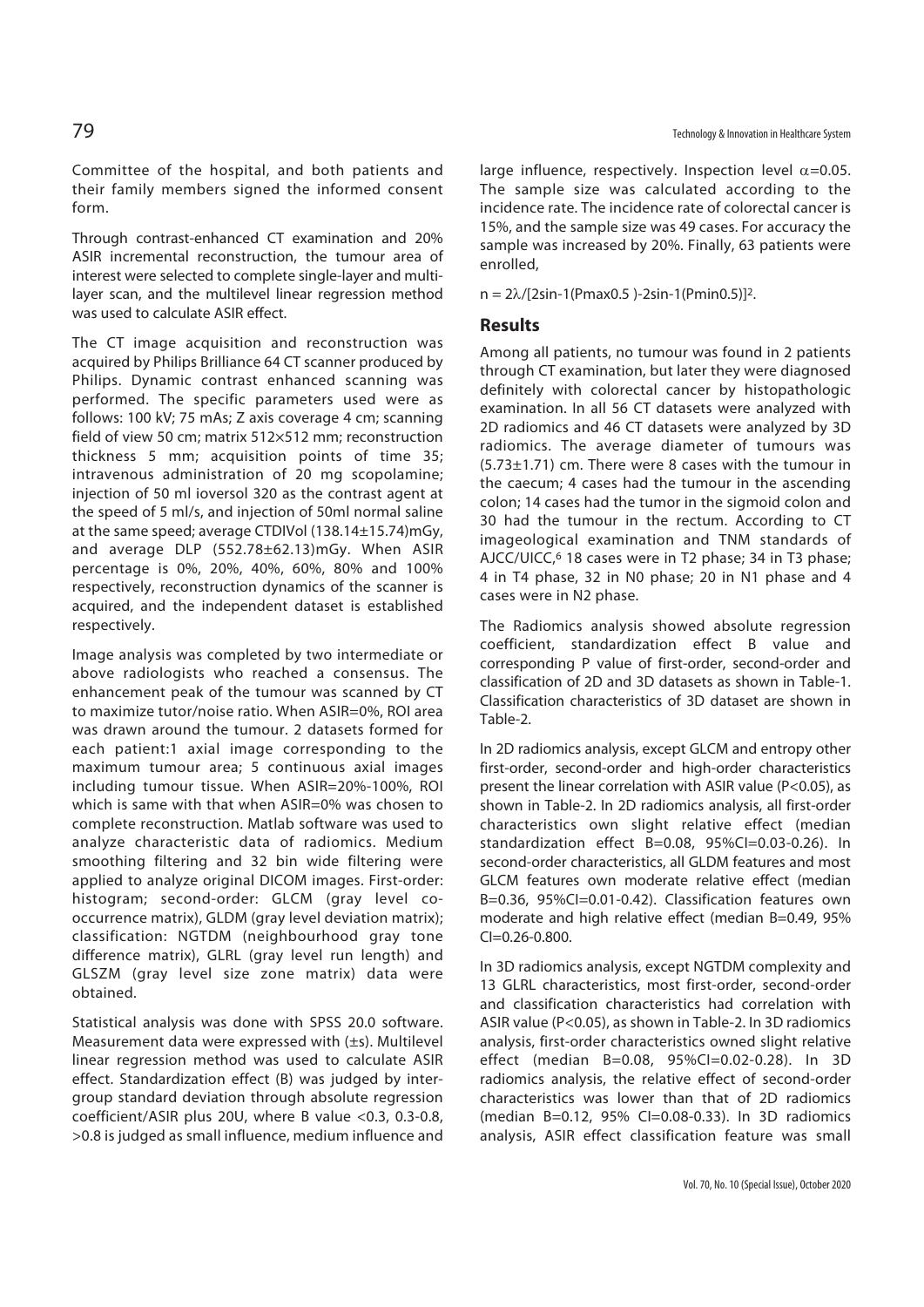# Technology & Innovation in Healthcare System  $80$

|                               | <b>CT radiomics</b>                              | 2D regression                 | $\overline{2D}$ |          | <b>3D</b> regression           | 3D   |          |
|-------------------------------|--------------------------------------------------|-------------------------------|-----------------|----------|--------------------------------|------|----------|
|                               |                                                  | coefficient (95% CI)          | B               | P        | coefficient (95% CI)           | B    | P        |
|                               |                                                  |                               |                 |          |                                |      |          |
| First-order characteristic    | Mean                                             | $-0.05$ $(-0.06, -0.03)$      | 0.02            | 0.00     | $-0.19(-0.32, -0.06)$          | 0.02 | 0.01     |
|                               | Maximum                                          | $-5.92$ ( $-6.34$ , $-5.27$ ) | 0.25            | 0.00     | $-6.14(-6.85, -5.41)$          | 0.27 | 0.00     |
|                               | Minimum                                          | 3.96(3.04, 4.83)              | 0.05            | 0.00     | $-8.07$ ( $-13.54$ , $-2.57$ ) | 0.05 | 0.01     |
|                               | Scope                                            | $-9.85(-11.27, -8.39)$        | 0.11            | 0.00     | $2.0$ (-3.72, 7.89)            | 0.02 | 0.53     |
|                               | <b>Standard deviation</b>                        | $-1.27$ ( $-1.44$ , $-1.10$ ) | 0.20            | 0.00     | $-0.83(-1.09, -0.57)$          | 0.11 | 0.00     |
|                               | Variable coefficient                             | $0.02(-0.03, -0.02)$          | 0.13            | 0.00     | $-0.01(-0.02, -0.00)$          | 0.15 | 0.01     |
|                               | Peak value                                       | 0.33(0.21, 0.45)              | 0.11            | 0.00     | 2.21(1.48, 2.77)               | 0.12 | 0.00     |
|                               | Asymmetry coefficient                            | $-0.06(-0.08, -0.05)$         | 0.08            | 0.00     | $-0.19(-0.25, -0.15)$          | 0.10 | 0.00     |
|                               | Energy                                           | 0.00(0.00, 0.00)              | 0.05            | 0.00     | 0.01(0.00, 0.01)               | 0.15 | 0.00     |
|                               | Entropy                                          | $-0.01(-0.01, -0.00)$         | 0.03            | 0.00     | $-0.05$ ( $-0.06$ , $-0.04$ )  | 0.13 | 0.00     |
| Second-order characteristic   | <b>GLCM</b> autocorrelation coefficient          | 8.53(7.21, 9.98)              | 0.22            | 0.00     | 68 (52, 80)                    | 0.14 | 0.00     |
|                               | <b>GLCM</b> cluster projection                   | 787(559, 1022)                | 0.10            | 0.00     | $-72$ ( $-94$ , $-51$ )        | 0.13 | 0.00     |
|                               | <b>GLCM</b> cluster shadow                       | $-29(-36, -21)$               | 0.15            | 0.00     | 4181 (2701, 5684)              | 0.11 | 0.00     |
|                               | <b>GLCM</b> contrast                             | $-2.94(-3.26, -2.54)$         | 0.39            | 0.00     | $-2.38(-3.12, -1.97)$          | 0.12 | 0.00     |
|                               | <b>GLCM</b> correlation                          | 0.04(0.03, 0.04)              | 0.52            | 0.00     | 0.02(0.01, 0.02)               | 0.38 | 0.00     |
|                               | <b>GLCM</b> difference entropy                   | $-0.05(-0.06, -0.05)$         | 0.49            | 0.00     | $-0.06$ $(-0.07, -0.05)$       | 0.17 | 0.00     |
|                               | <b>GLCM</b> difference variance                  | $-2.97(-3.26, -2.57)$         | 0.33            | 0.00     | $-2.37(-3.04, -1.75)$          | 0.12 | 0.00     |
|                               | <b>GLCM</b> non-similarity                       | $-0.23(-0.26, -0.19)$         | 0.38            | 0.00     | $-0.23(-0.26, -0.17)$          | 0.14 | 0.00     |
|                               | <b>GLCM</b> entropy                              | $-0.06(-0.06, -0.05)$         | 0.36            | 0.00     | $-0.10$ $(-0.13, -0.08)$       | 0.15 | 0.00     |
|                               | <b>GLCM</b> energy                               | 0.00(0.00, 0.00)              | 0.29            | 0.00     | 0.001(0.00, 0.00)              | 0.20 | $0.00\,$ |
|                               | <b>GLCM</b> homogeneity                          | 0.01(0.01, 0.01)              | 0.46            | 0.00     | 0.01(0.01, 0.02)               | 0.23 | 0.00     |
|                               | GLCM information measurement correlation1        | $-0.01(0.01, -0.01)$          | 0.21            | 0.00     | $-0.01$ $(-0.01, -0.01)$       | 0.38 | 0.00     |
|                               | GLCM information measurement correlation 2       | 0.02(0.01, 0.02)              | 0.19            | 0.00     | 0.01(0.01, 0.02)               | 0.21 | 0.00     |
|                               | <b>GLCM</b> normalized inverse difference moment | 0.00(0.00, 0.00)              | 0.33            | 0.00     | 0.00(0.00, 0.00)               | 0.14 | 0.00     |
|                               | GLCM normalized inverse difference moment        | 0.01(0.00, 0.01)              | 0.42            | 0.00     | 0.00(0.00, 0.00)               | 0.42 | 0.00     |
|                               | <b>GLCM</b> maximum probability                  | 0.000(0.00, 0.00)             | 0.45            | 0.00     | 0.00(0.00, 0.00)               | 0.45 | 0.00     |
|                               | <b>GLCM</b> total mean                           | 0.42(0.34, 0.49)              | 0.19            | 0.00     | 1.43(1.16, 1.70)               | 0.19 | 0.00     |
|                               | <b>GLCM</b> total entropy                        | $0.00(-0.00, 0.00)$           | 0.02            | 0.82     | $-0.03$ $(-0.04, -0.02)$       | 0.22 | 0.00     |
|                               | GLCM sum of squares of variance                  | 7.16(5.93, 8.39)              | 0.16            | 0.00     | 68 (54, 83)                    | 0.30 | 0.00     |
|                               | <b>GLDM</b> mean                                 | $-0.23(-0.27, -0.21)$         | 0.40            | 0.00     | $-0.22$ ( $-0.28$ , $-0.18$ )  | 0.45 | 0.00     |
|                               | <b>GLDM</b> entropy                              | $-0.05(-0.06, -0.05)$         | 0.49            | 0.00     | $-0.06$ $(-0.07, -0.05)$       | 0.18 | 0.00     |
|                               | <b>GLDM</b> variance                             | $-0.98(-1.09, -0.86)$         | 0.37            | 0.00     | $-0.67$ ( $-0.89$ , $-0.50$ )  | 0.16 | 0.00     |
|                               | <b>GLDM</b> contrast                             | $-2.88(-3.17, -2.53)$         | 0.34            | 0.00     | $2.38(-2.92, -1.77)$           | 0.27 | 0.00     |
| Classification characteristic | Classification inhomogeneity                     | 0.09(0.08, 0.10)              | 0.59            | 0.00     |                                | 0.19 | 0.14     |
|                               | Mean of classification dimension                 | $-0.03(-0.03, -0.03)$         | 0.88            | 0.00     |                                | 0.22 | 0.72     |
|                               | Standard deviation of classification dimension   | 0.01(0.01, 0.01)              | 0.49            | 0.00     |                                | 0.16 | 0.89     |
|                               | Hurst index                                      | 0.03(0.03, 0.03)              | 0.87            | 0.00     |                                | 0.05 | 0.65     |
|                               | <b>Blanket mean</b>                              | $-0.06(-0.06, -0.05)$         | 0.26            | 0.00     |                                | 0.13 | 0.44     |
|                               | <b>Blanket maximum</b>                           | $-0.06(-0.06, -0.05)$         | 0.21            | $0.00\,$ |                                | 0.19 | 0.42     |

GLCM (gray level co-occurrence matrix), GLDM (gray level deviation matrix).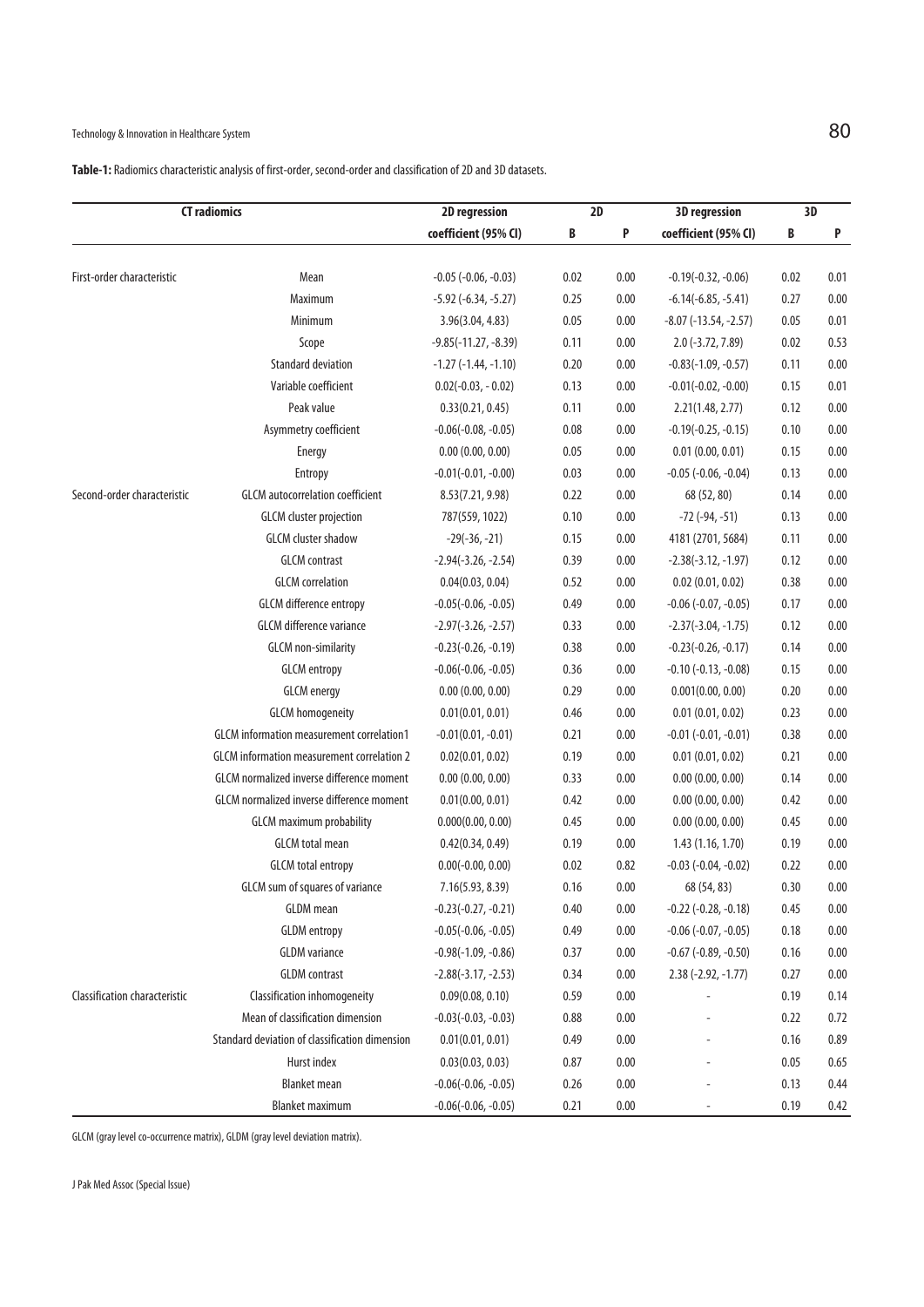**Table-2:** High-order radiomics characteristic analysis of 3D dataset.

| <b>CT radiomics</b>       |                                              | <b>Regression coefficient (95% CI)</b> | B        | P    |  |
|---------------------------|----------------------------------------------|----------------------------------------|----------|------|--|
| High-order characteristic | NGTDM roughness                              | $-0.08$ $(-0.10, -0.06)$               | 0.06     | 0.00 |  |
|                           | NGTDM contrast ratio                         | $-0.00$ $(-0.01, -0.00)$               | 0.05     | 0.00 |  |
|                           | <b>NGTDM</b> frequency                       | 0.03(0.02, 0.03)                       | 0.06     | 0.00 |  |
|                           | <b>NGTDM</b> complexity                      |                                        | ÷,       | 0.18 |  |
|                           | <b>NGTDM</b> texture intensity               | 0.04(0.02, 0.05)                       | 0.09     | 0.00 |  |
|                           | GLRL run percentage                          | $-0.01$ $(-0.01, -0.01)$               | 0.23     | 0.00 |  |
|                           | GLRL high gray run factor                    | 0.26(0.18, 0.34)                       | 0.02     | 0.00 |  |
|                           | GLRL short run and low gray factor           |                                        | $\omega$ | 0.92 |  |
|                           | GLRL short run and high gray factor          | 0.17(0.11, 0.24)                       | 0.02     | 0.00 |  |
|                           | <b>GLRL</b> short run factor                 | 0.00(0.00, 0.00)                       | 0.03     | 0.00 |  |
|                           | GLRL long run factor                         | 49 (38, 60)                            | 0.12     | 0.00 |  |
|                           | <b>GLRL</b> gray unevenness                  | $-210$ ( $-275$ , $-148$ )             | 0.08     | 0.00 |  |
|                           | GLRL run length unevenness                   |                                        |          | 0.41 |  |
|                           | GLRL low gray run factor                     | $-0.01$ $(-0.01, -0.01)$               | 0.25     | 0.00 |  |
|                           | GLRL long run and low gray factor            | 19.2 (11.3, 27.0)                      | 0.09     | 0.00 |  |
|                           | GLRL long run and high gray factor           | 346 (282, 415)                         | 0.33     | 0.00 |  |
|                           | <b>GLRL</b> intensity variability            | -37815 (-56033; -20378)                | 0.11     | 0.00 |  |
|                           | <b>GLRL run variability</b>                  |                                        |          | 0.55 |  |
|                           | GLSZM short region factor                    | 0.06(0.05, 0.07)                       | 0.18     | 0.00 |  |
|                           | GLSZM short region and low intensity factor  | 5.27 (2.89, 7.73)                      | 0.16     | 0.00 |  |
|                           | GLSZM short region and high intensity factor | 0.05(0.03, 0.06)                       | 0.19     | 0.00 |  |
|                           | GLSZM long region and low intensity factor   | $-9.75$ ( $-16.21$ , $-3.99$ )         | 0.56     | 0.00 |  |
|                           | GLSZM long region and high intensity factor  | 546309 (370280; 715693)                | 0.09     | 0.00 |  |
|                           | <b>GLSZM</b> long region factor              | 48(36, 64)                             | 0.10     | 0.00 |  |
|                           | <b>GLSZM</b> intensity unevenness            | $-152$ ( $-195, -110$ )                | 0.35     | 0.00 |  |
|                           | <b>GLSZM</b> region length unevenness        | $-11.86(-15.23, -7.90)$                | 0.41     | 0.00 |  |
|                           | <b>GLSZM</b> region percentage               | $-0.03$ $(-0.03, -0.02)$               | 0.31     | 0.00 |  |
|                           | GLSZM low intensity region factor            | $-0.02$ $(-0.02, -0.01)$               | 0.24     | 0.00 |  |
|                           | GLSZM high intensity region factor           | 165 (112, 219)                         | 0.19     | 0.00 |  |
|                           | <b>GLSZM</b> intensity variability           | $-3579$ ( $-5210$ , $-1865$ )          | 0.26     | 0.00 |  |
|                           | <b>GLSZM</b> region scope variability        | $-342$ ( $-520$ , $-174$ )             | 0.25     | 0.00 |  |

NGTDM (neighborhood gray tone difference matrix), GLRL (gray level run length), GLSZM (gray level size zone matrix).

(median B=0.08, 95% CI=0.02-0.34). In 3D radiomics analysis, classification feature had no correlation with ASIR level (P>0.05).

# **Discussion**

In recent years, numerous clinical studies have verified the value of radiomics in imageological examination of malignant tumours.7,8 But there is still lack of research about the influence of CT image reconstruction due to the change of filtered back projection technology to hybrid iterative algorithm. This study verified that ASIR increment level could lead to significant changes of firstorder, second-order and classification features. Such changes present the linear correlation, and are free from the influence of 2D and 3D analysis. The remarkable changes of classification characteristics can only be seen in 2D dataset, and small changes of first-order characteristics can be seen in all datasets. But, secondorder characteristic change of 2D radiomics is more influenced by 3D radiomics.

Image analysis and reconstruction by filtered back projection method is one of key parts of CT examination.9,10 However, it is difficult to interpret image noise through such technology due to statistical variation, so low-dose CT imaging is obviously restricted.11,12 As CT scanning equipment develops and improves, and computing power is enhanced, iterative reconstruction algorithm has started to be widely applied clinically in recent years. The mixed algorithm represented by AISR can improve image quality based on reduction of image noise through the combination of analysis and iterative method.13,14 However, it is necessary to notice that a change related to high AISR enhancement exists in the imaging features,<sup>15</sup> so the author infers that AISR can change radiomics features, compared with filtered back projection method and AISR weighting.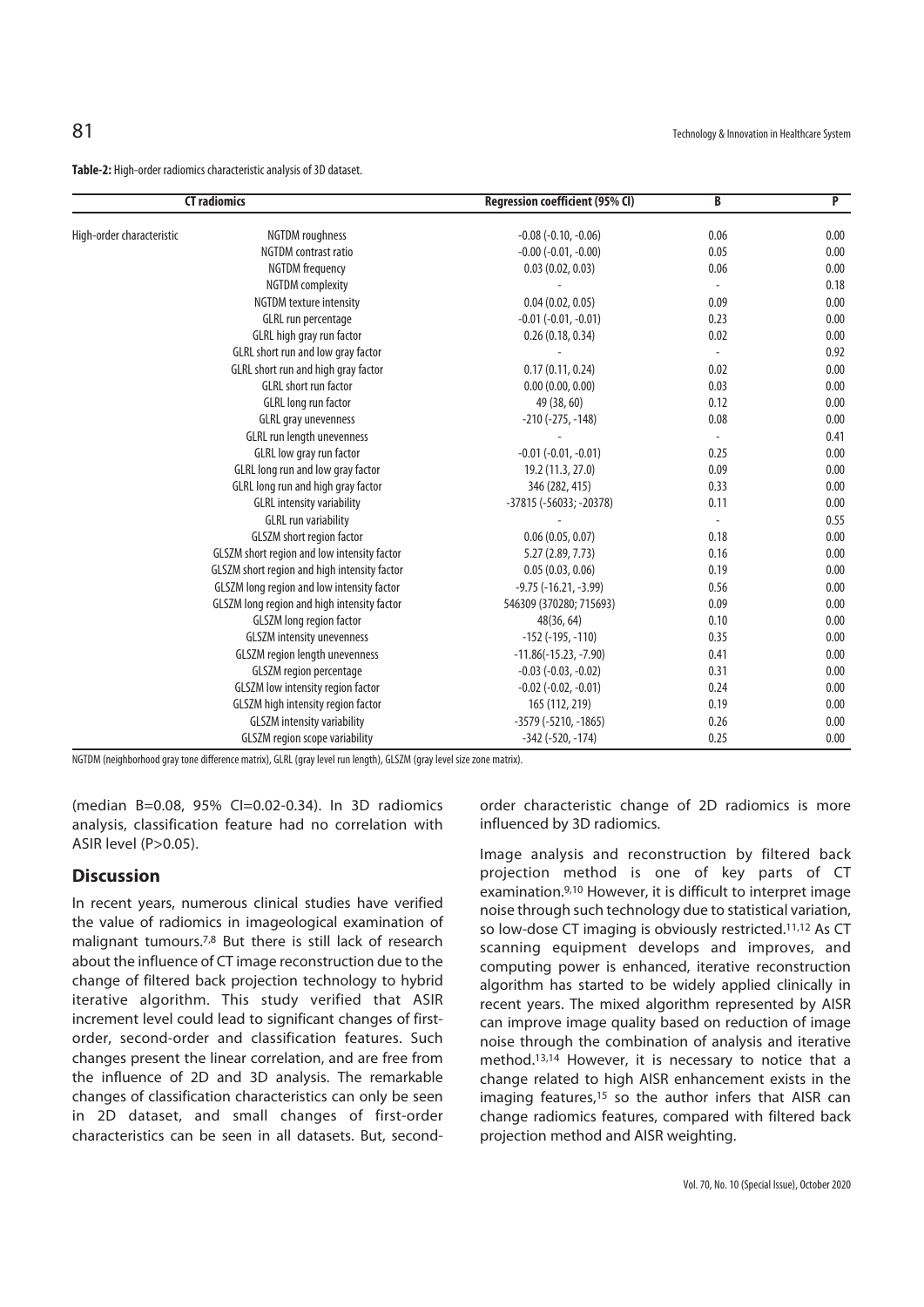Some scholars analyzed the influence of quantitative CT data for different reconstruction algorithms, such as finite histogram and second-order GLCM feature. In this study, filtered back projection method, 50% ASIR and modelbased iterative reconstruction method were compared. The patients selected had hepatic pathological changes, or kidney stone, and non-enhanced or enhanced CT scanning was conducted under 120 kVP. The modelbased iterative reconstruction method showed the largest influence on imaging features. Significant impacts on the standard deviation of first-order characteristics were generated in 50% ASIR, but there was no obvious influence on other types of first-order features or secondorder GLCM features.16 The above research differs from the result of this study, mainly because the research design is different and it assesses overall ASIR increment effect, instead of comparison with other methods for single percentage ASIR.

Reconstruction algorithm is one of numerous factors influencing CT radiomics characteristics, and other factors also include scanning parameters, like kVP, MAS, reconstruction algorithm, gray discretization and contrast ratio.17 The previous studies focus on the influence of reconstruction algorithm on non-enhanced CT imaging characteristics, such as shape, first-order features, secondorder features and classification features. The results show that reconstruction algorithm has significant impacts in relevant features. Smooth images have smaller impacts in noisy images. Compared with 2D images, 3D images further own reproducibility. The results of this study also reflect 3D image features which are more stable.18,19

In addition, a study analyzed 238 patients with single pulmonary nodule, including 180 cases with lung cancer and 58 cases with pulmonary benign disease. Researchers analyzed the impacts of the thickness of reconstructed slices, reconstruction algorithm and contrast enhancement on different types of diagnosis performance of radiomics features. The results showed that benign and malignant node identification and classification effect of non-enhanced CT, 1,25 mm thinlayer CT and standard algorithm, could be compared with enhanced CT, 5 mm thick-layer CT and pulmonary reconstruction algorithm, respectively.20 Other studies verified that,21-23 voxel size and dispersion are important factors influencing imaging characteristics, including shape, intensity, GLCM, GLZSM, GLRL, NGTDM, and classification, etc.

In this study, 56 CT datasets were collected and analyzed. The results showed that significant statistical change of ASIR increment level can be seen in most radiomics

features (P<0.05). First-order statistical features were analyzed by single particle and 3D imaging, and their change were relatively small (median standardization effect B=0.08). Second-order statistical features were analyzed by 2D imaging (median B=0.36), and the change level was higher than that of 3D imaging (median B=0.13).24-26 Significant statistical change of classification features could be only seen in 2D imaging analysis (median B=0.49), verifying that reconstruction algorithm change, voxel and gray discretization minimization contribute to improving quantification stability of CT radiomics features. But some limitations also exist in this study: The sample size was too small, but the parameter indexes collected were fixed, including KVP, MAS, reconstruction algorithm and voxel size. Thus, centralized analysis of the influence of reconstruction algorithm could be achieved; the images of other iterative reconstruction algorithms are not assessed in this study, which is mainly because they cannot be acquired in the research process. More in-depth exploration is required in the follow-up.

### **Conclusion**

In conclusion, ASIR increment level can significantly influence CT radiomics quantification of primary colorectal cancer. Second-order statistics and classification features gained by 2D imaging analysis have large change level than those gained by 3D imaging analysis.

**Disclaimer:** None.

**Conflict of Interest:** None.

**Funding Disclosure:** None to declare.

## **References**

- 1. Aerts HJ, Grossmann P, Tan Y, Oxnard GR, Rizvi N, Schwartz LH, et al. Defining a Radiomic Response Phenotype: A Pilot Study using targeted therapy in NSCLC. Sci Rep 2016;6:33860. doi: 10.1038/srep33860.
- 2. Gillies RJ, Kinahan PE, Hricak H. Radiomics: Images Are More than Pictures, They Are Data. Radiology 2016;278:563-77. doi: 10.1148/radiol.2015151169.
- 3. Coroller TP, Grossmann P, Hou Y, Rios Velazquez E, Leijenaar RT, Hermann G, et al. CT-based radiomic signature predicts distant metastasis in lung adenocarcinoma. Radiother Oncol 2015;114:345-50. doi: 10.1016/j.radonc.2015.02.015.
- 4. Song SH, Park H, Lee G, Lee HY, Sohn I, Kim HS, et al. Imaging Phenotyping Using Radiomics to Predict Micropapillary Pattern within Lung Adenocarcinoma. J Thorac Oncol 2017;12:624-32. doi: 10.1016/j.jtho.2016.11.2230.
- 5. Parikh J, Selmi M, Charles-Edwards G, Glendenning J, Ganeshan B, Verma H, et al. Changes in primary breast cancer heterogeneity may augment midtreatment MR imaging assessment of response to neoadjuvant chemotherapy. Radiology 2014;272:100-12. doi: 10.1148/radiol.14130569.